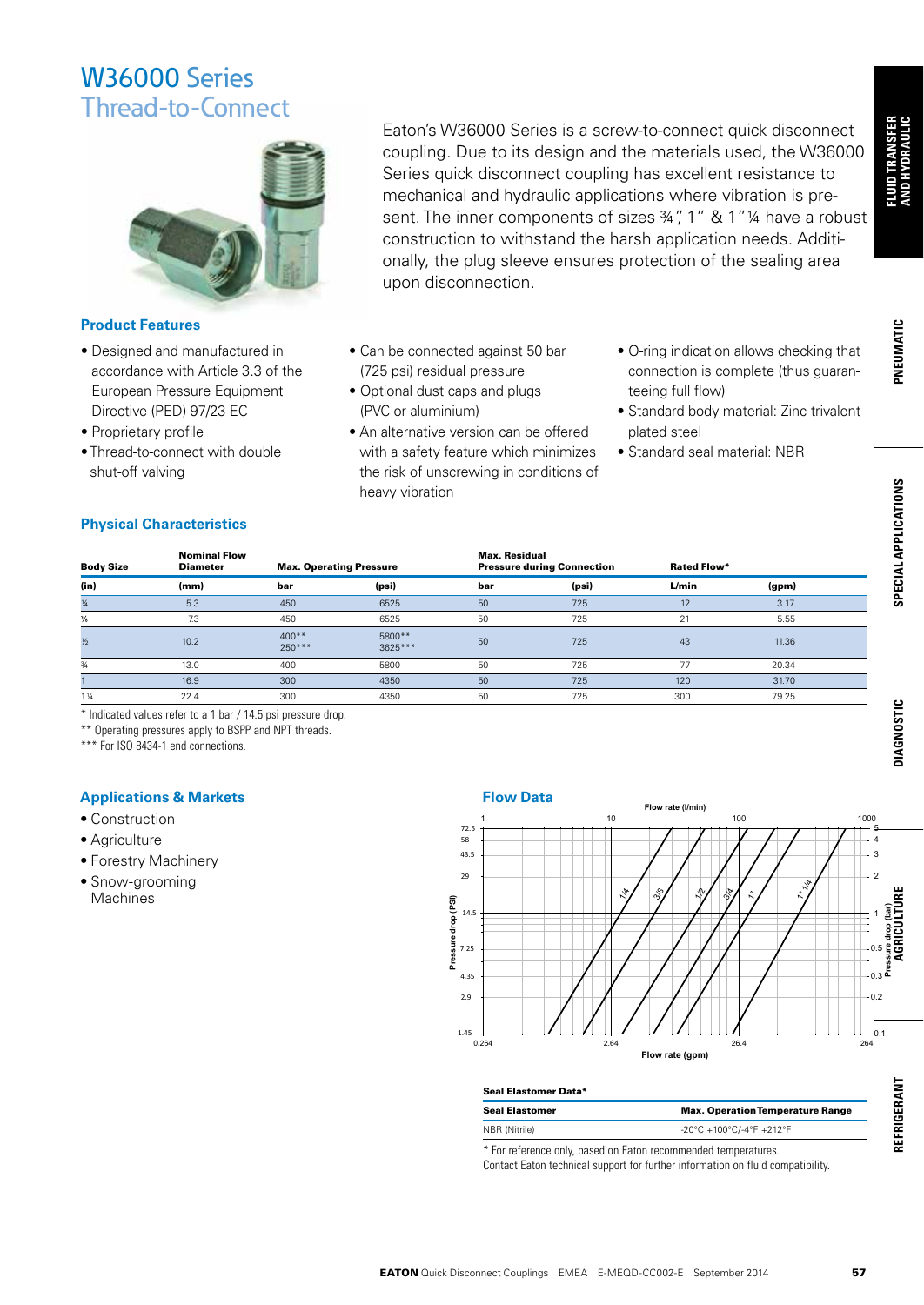

#### **Sockets (Female) with Internal Thread** Nominal

| Part Number* | <b>Size</b>    | <b>Body Flow</b><br><b>Diameter</b> | <b>Thread Size*</b><br>(Female) |                     |                | <b>Dimensions</b> |           |           |                                  |      |           |           |           |                                  |            | Weight |       |
|--------------|----------------|-------------------------------------|---------------------------------|---------------------|----------------|-------------------|-----------|-----------|----------------------------------|------|-----------|-----------|-----------|----------------------------------|------------|--------|-------|
| <b>NBR</b>   | (in)           | (mm)                                | <b>NPT</b>                      | BSPP Fig.           |                | А<br>(in)         | в<br>(in) | c<br>(in) | <b>Across</b><br>Flats (in) (in) | Hex  | A<br>(mm) | в<br>(mm) | c<br>(mm) | <b>Across</b><br>Flats (mm) (mm) | <b>Hex</b> | lbs    | arams |
| WA3601700    | $\frac{1}{4}$  | 5.3                                 |                                 | $1/4 - 19$          | $\mathbf{1}$   | 2.28              | 0.94      | 0.94      | 0.87                             | 0.87 | 58        | M24x2     | 24        | 22                               | 22         | 0.26   | 117   |
| WA3621725    | ¼              | 5.3                                 | $1/4 - 18$                      | $\sim$              | 1              | 2.28              | 0.94      | 0.94      | 0.87                             | 0.87 | 58        | M24x2     | 24        | 22                               | 22         | 0.30   | 138   |
| WA3602725BS  | $\frac{3}{8}$  | 7.3                                 | ÷.                              | $1/4 - 19$          | $\mathbf{1}$   | 2.40              | 1.10      | 0.94      | 0.94                             | 0.87 | 61        | M28x2     | 24        | 24                               | 22         | 0.36   | 163   |
| WA3622725    | $\frac{3}{8}$  | 7.3                                 | $14 - 18$                       | $\sim$              | $\mathbf{1}$   | 2.40              | 1.10      | 0.94      | 0.94                             | 0.87 | 61        | M28x2     | 24        | 24                               | 22         | 0.36   | 165   |
| WA3602700    | $\frac{3}{8}$  | 7.3                                 | $\overline{\phantom{a}}$        | $\frac{3}{8} - 19$  | $\mathbf{1}$   | 2.40              | 1.10      | 0.94      | 0.94                             | 0.87 | 61        | M28x2     | 24        | 24                               | 22         | 0.34   | 156   |
| WA3622737    | $\frac{3}{8}$  | 7.3                                 | $\frac{3}{6} - 18$              | $\sim$              | $\mathbf{1}$   | 2.40              | 1.10      | 0.94      | 0.94                             | 0.87 | 61        | M28x2     | 24        | 24                               | 22         | 0.35   | 158   |
| WA3603737BS  | $\frac{1}{2}$  | 10.2                                | ÷.                              | $\frac{3}{8} - 19$  | $\mathbf{1}$   | 2.84              | 1.42      | 1.18      | $1.61$ (Hex)                     | 1.06 | 72        | M36x2     | 30        | $41$ (Hex)                       | 27         | 0.82   | 370   |
| WA3623737    | $\frac{1}{2}$  | 10.2                                | $\frac{3}{6} - 18$              | $\sim$              | $\mathbf{1}$   | 2.84              | 1.42      | 1.18      | $1.61$ (Hex)                     | 1.06 | 72        | M36x2     | 30        | $41$ (Hex)                       | 27         | 0.82   | 372   |
| WA3603700    | $\frac{1}{2}$  | 10.2                                | ÷.                              | $1/2 - 14$          | $\mathbf{1}$   | 2.95              | 1.42      | 1.18      | $1.61$ (Hex)                     | 1.06 | 75        | M36x2     | 30        | $41$ (Hex)                       | 27         | 0.79   | 360   |
| WA3623750    | $\frac{1}{2}$  | 10.2                                | $1/5 - 14$                      |                     | $\mathbf{1}$   | 2.95              | 1.42      | 1.18      | $1.61$ (Hex)                     | 1.06 | 75        | M36x2     | 30        | $41$ (Hex)                       | 27         | 0.80   | 361   |
| WA3604750BS  | $\frac{3}{4}$  | 13                                  | ÷.                              | $1/2 - 14$          | $\mathbf{1}$   | 3.15              | 1.65      | 1.57      | 1.42                             | 1.42 | 80        | M42x2     | 40        | 36                               | 36         | 1.06   | 480   |
| WA3624750    | $\frac{3}{4}$  | 13                                  | $1/2 - 14$                      | $\sim$              | $\mathbf{1}$   | 3.15              | 1.65      | 1.57      | 1.42                             | 1.42 | 80        | M42x2     | 40        | 36                               | 36         | 1.07   | 484   |
| WA3604700    | $\frac{3}{4}$  | 13                                  | $\overline{\phantom{a}}$        | $3/4 - 14$          | $\mathbf{1}$   | 3.15              | 1.65      | 1.57      | 1.42                             | 1.42 | 80        | M42x2     | 40        | 36                               | 36         | 1.03   | 466   |
| WA3624775    | $\frac{3}{4}$  | 13                                  | $3/4 - 14$                      | $\sim$              | $\mathbf{1}$   | 3.15              | 1.65      | 1.57      | 1.42                             | 1.42 | 80        | M42x2     | 40        | 36                               | 36         | 1.04   | 472   |
| WA3605775BS  | $\mathbf{1}$   | 16.9                                | $\sim$                          | $3/4 - 14$          | $\mathbf{1}$   | 3.78              | 1.89      | 1.81      | 1.65                             | 1.65 | 96        | M48x3     | 46        | 42                               | 42         | 1.62   | 735   |
| WA3625775    | 1              | 16.9                                | $3/4 - 14$                      | $\sim$              | 1              | 3.78              | 1.89      | 1.81      | 1.65                             | 1.65 | 96        | M48x3     | 46        | 42                               | 42         | 1.63   | 741   |
| WA3605700    | $\mathbf{1}$   | 16.9                                | $\overline{\phantom{a}}$        | $1 - 11$            | $\mathbf{1}$   | 3.78              | 1.89      | 1.81      | 1.65                             | 1.65 | 96        | M48x3     | 46        | 42                               | 42         | 1.51   | 684   |
| WA36257100   | 1              | 16.9                                | $1 - 11\frac{1}{2}$             |                     | $\mathbf{1}$   | 3.78              | 1.89      | 1.81      | 1.65                             | 1.65 | 96        | M48x3     | 46        | 42                               | 42         | 1.53   | 694   |
| WA3606700    | $1\frac{1}{4}$ | 22.4                                | $\overline{\phantom{a}}$        | $1\frac{1}{4} - 11$ | $\overline{1}$ | 4.96              | 2.76      | 2.83      | 2.56                             | 2.56 | 126       | M70x3     | 72        | 65                               | 65         | 4.82   | 2185  |
| WA36267125   | $1\frac{1}{4}$ | 22.4                                | 11/4-111/2                      | $\sim$              | $\mathbf{1}$   | 4.96              | 2.76      | 2.83      | 2.56                             | 2.56 | 126       | M70x3     | 72        | 65                               | 65         | 4.87   | 2207  |
| WA36067150BS | $1\frac{1}{4}$ | 22.4                                |                                 | $1\frac{1}{2} - 11$ | $\overline{1}$ | 4.96              | 2.76      | 2.83      | 2.56                             | 2.56 | 126       | M70x3     | 72        | 65                               | 65         | 4.63   | 2101  |
| WA36267150   | $1\frac{1}{4}$ | 22.4                                | 11/2-111/2                      | $\sim$              | $\mathbf{1}$   | 4.96              | 2.76      | 2.83      | 2.56                             | 2.56 | 126       | M70x3     | 72        | 65                               | 65         | 4.68   | 2121  |

\* Alternative end connections upon request.

To obtain connected length of coupling add dimensions A (Fig. 1) and K (Fig. 3) or O (Fig. 4) together.

**AND HYDRAULIC FLUID TRANSFER**

FLUID TRANSFER<br>AND HYDRAULIC

**PNEUMATIC**

PNEUMATIC

**SPECIAL APPLICATIONS**

**SPECIAL APPLICATIONS** 

## **End Connections**

ISO 8434-1 (standard version)





ISO 8434-1



Part Number Body Size Nominal Flow **Diameter** Thread Size\*  $\blacksquare$  Dimensions Weight NBR (in) (mm) ISO 8434-1\*\* Fig. D (in) E (in) F (in) G (in) Across Flats (in) (in) Hex  $\overline{D}$ (mm) E (mm) F (mm) G (mm) Across Flats (mm) (mm) Hex lbs grams WA3633708L  $\frac{1}{2}$  10.2 M14x1.5 - 8L 2 2.32 1.42 0.39 0.55 1.61(Hex) 1.06 59 M36x2 10 M14x1.5 41(Hex) 27 0.73 330 WA3633710L | | | |M16x1.5 - 10L 2 2.28 1.42 0.43 0.63 1.61(Hex) 1.06 58 M36x2 11 M16x1.5 41(Hex) 27 0.72 328 WA3633712L |,, |<sub>19.9</sub> |M18x1.5 - 12L 2 2.28 1.42 0.43 0.71 1.61(Hex) 1.06 58 M36x2 11 M18x1.5 41(Hex) 27 0.73 330 WA3633715L | | | |M22x1.5 - 15L 2 2.24 1.42 0.47 0.87 1.61(Hex) 1.06 57 M36x2 12 M22x1.5 41(Hex) 27 0.77 350 WA3633715LBH M22x1.5 - 15L<br>Bulkhead Bulkhead <sup>2</sup> 2.28 1.42 1.50 0.87 1.61(Hex) 1.06 <sup>58</sup> M36x2 <sup>38</sup> M22x1.5 41(Hex) <sup>27</sup> 0.85 <sup>385</sup>

F

**Figure 2**

D

Hex Across<br>Flats

G E

\* Alternative end connections upon request.

\*\* Light L series = working pressure 250 bar/3625 psi max.

To obtain connected length of coupling add dimensions D (Fig. 2) and K (Fig. 3) or O (Fig. 4) together.

**AGRICULTURE**

**AGRICULTURE**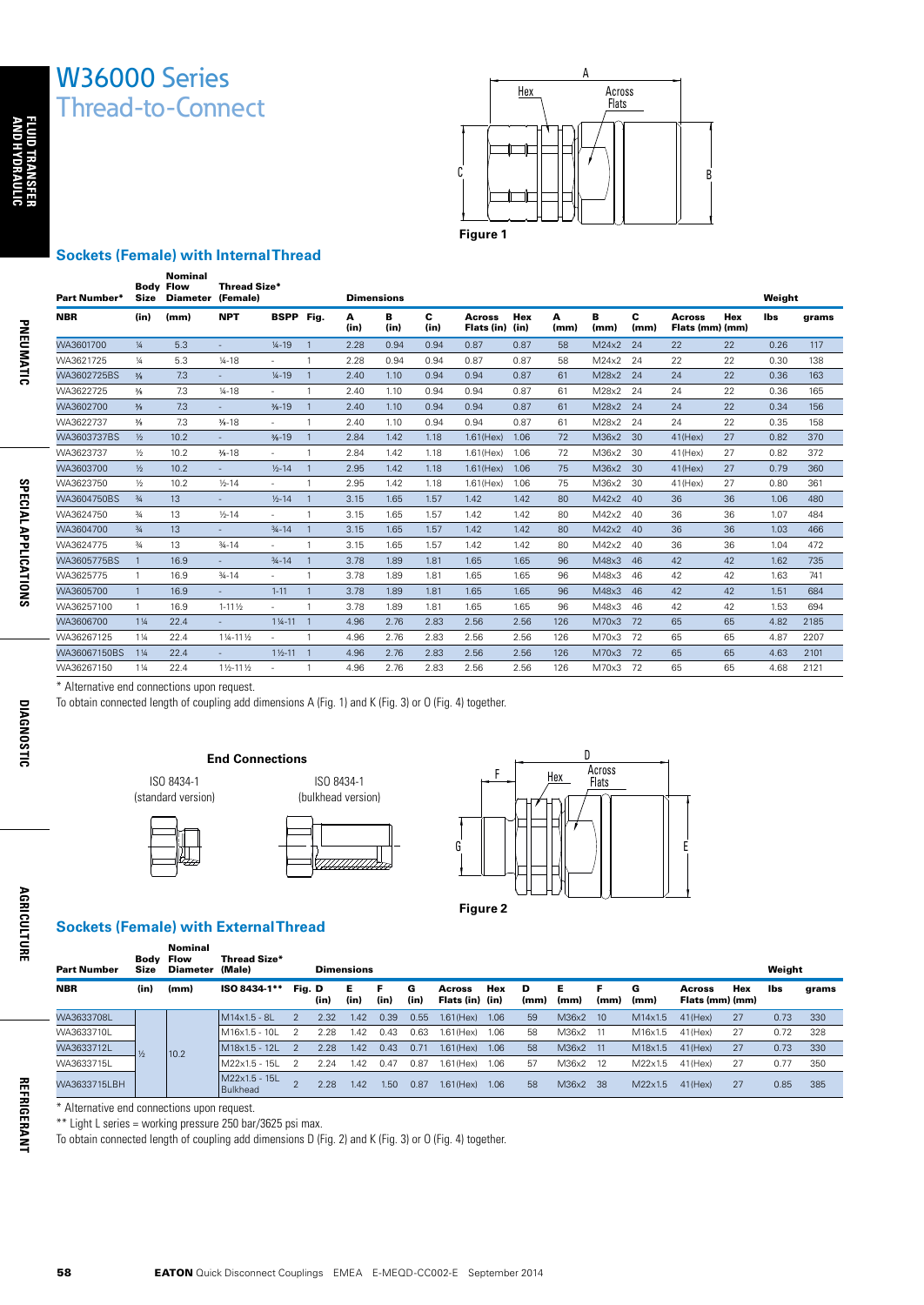

#### **Figure 3**

## **Plugs (Male) with Internal Thread**

|                                                                                                                                                                                                                      |                         |                                                              |                              |                          |                   |                                  |                   |              |              |               |              |              |            |            |              |                    |               |                          |              |              | FLUID TRANSFER<br>And Hydraulic |
|----------------------------------------------------------------------------------------------------------------------------------------------------------------------------------------------------------------------|-------------------------|--------------------------------------------------------------|------------------------------|--------------------------|-------------------|----------------------------------|-------------------|--------------|--------------|---------------|--------------|--------------|------------|------------|--------------|--------------------|---------------|--------------------------|--------------|--------------|---------------------------------|
| <b>Plugs (Male) with Internal Thread</b>                                                                                                                                                                             |                         | <b>Nominal</b>                                               |                              |                          |                   |                                  |                   |              |              | Figure 3      |              |              |            |            |              |                    |               |                          |              |              |                                 |
| Part Number                                                                                                                                                                                                          | Size                    | <b>Body Flow</b><br>Diameter (Female)                        | <b>Thread Size*</b>          |                          |                   |                                  | <b>Dimensions</b> |              |              |               |              |              |            |            |              |                    |               |                          | Weight       |              |                                 |
| NBR                                                                                                                                                                                                                  | (in)                    | (mm)                                                         | <b>NPT</b>                   | <b>BSPP</b> Fig.         |                   | н<br>(in)                        | п<br>(in)         | J<br>(in)    | К<br>(in)    | Hex 1<br>(in) | (in)         | Hex 2 H      | (mm)       | п<br>(mm)  | J<br>(mm)    | К<br>(mm)          | Hex 1<br>(mm) | Hex <sub>2</sub><br>(mm) | lbs          | grams        |                                 |
| WA3601400                                                                                                                                                                                                            | $\frac{1}{4}$           | 5.3                                                          | $\overline{\phantom{a}}$     | $1/4 - 19$               | 3                 | 2.17                             | 1.26              | 0.94         | 1.22         | 1.14          |              | 0.87         | 55         | 32         | 24           | 31                 | 29            | 22                       | 0.41         | 184          |                                 |
| WA3621425<br>WA3602425BS                                                                                                                                                                                             | $\frac{1}{4}$<br>$3/8$  | 5.3<br>7.3                                                   | $1/4 - 18$                   | $\sim$<br>$1/4 - 19$     | 3<br>3            | 2.17<br>2.28                     | 1.26<br>1.38      | 0.94<br>0.94 | 1.22<br>1.26 | 1.14<br>1.26  |              | 0.87<br>0.87 | 55<br>58   | 32<br>35   | 24<br>24     | 31<br>32           | 29<br>32      | 22<br>22                 | 0.33         | 150          | PNEUMATIC                       |
| WA3622425                                                                                                                                                                                                            | $3/8$                   | 7.3                                                          | $1/4 - 18$                   | $\sim$                   | 3                 | 2.28                             | 1.38              | 0.94         | 1.26         | 1.26          |              | 0.87         | 58         | 35         | 24           | 32                 | 32            | 22                       | 0.36<br>0.37 | 164<br>166   |                                 |
| WA3602400                                                                                                                                                                                                            | $3/8$                   | 7.3                                                          | $\overline{\phantom{a}}$     | $% -19$                  | $\mathsf 3$       | 2.28                             | 1.38              | 0.94         | 1.26         | 1.26          |              | 0.87         | 58         | 35         | 24           | 32                 | 32            | 22                       | 0.35         | 158          |                                 |
| WA3622437                                                                                                                                                                                                            | $\frac{3}{8}$           | 7.3                                                          | $% -18$                      |                          | 3                 | 2.28                             | 1.38              | 0.94         | 1.26         | 1.26          |              | 0.87         | 58         | 35         | 24           | 32                 | 32            | 22                       | 0.35         | 160          |                                 |
| WA3603437BS                                                                                                                                                                                                          | $\frac{1}{2}$           | 10.2                                                         | $\bar{a}$                    | $\frac{3}{8} - 19$       | 3                 | 2.52                             | 1.77              | 1.18         | 1.46         | 1.61          |              | 1.06         | 64         | 45         | 30           | 37                 | 41            | 27                       | 0.61         | 276          |                                 |
| WA3623437                                                                                                                                                                                                            | $\frac{1}{2}$           | 10.2                                                         | $% -18$                      | $\sim$                   | 3                 | 2.52                             | 1.77              | 1.18         | 1.46         | 1.61          |              | 1.06         | 64         | 45         | 30           | 37                 | 41            | 27                       | 0.61         | 278          |                                 |
| WA3603400                                                                                                                                                                                                            | $\frac{1}{2}$           | 10.2                                                         | $\overline{\phantom{a}}$     | $1/2 - 14$               | 3                 | 2.60                             | 1.77              | 1.18         | 1.57         | 1.61          |              | 1.06         | 66         | 45         | 30           | 40                 | 41            | 27                       | 0.60         | 271          |                                 |
| WA3623450                                                                                                                                                                                                            | $\frac{1}{2}$           | 10.2                                                         | $1/2 - 14$                   |                          | 3                 | 2.60                             | 1.77              | 1.18         | 1.57         | 1.61          |              | 1.06         | 66         | 45         | 30           | 40                 | 41            | 27                       | 0.60         | 273          |                                 |
| WA3604450BS                                                                                                                                                                                                          | $\frac{3}{4}$           | 13.0                                                         | $\equiv$                     | $1/2 - 14$               | 3                 | 3.03                             | 1.97              | 1.57         | 1.85         | 1.81          |              | 1.42         | 77         | 50         | 40           | 47                 | 46            | 36                       | 1.01         | 456          |                                 |
| WA3624450                                                                                                                                                                                                            | $\frac{3}{4}$           | 13.0                                                         | $1/2 - 14$                   | $\sim$                   | 3                 | 3.03                             | 1.97              | 1.57         | 1.85         | 1.81          |              | 1.42         | 77         | 50         | 40           | 47                 | 46            | 36                       | 1.01         | 460          | <b>SPECIAL APPLICATIONS</b>     |
| WA3604400                                                                                                                                                                                                            | $\frac{3}{4}$           | 13.0                                                         | $\blacksquare$               | $3/4 - 14$               | 3                 | 3.03                             | 1.97              | 1.57         | 1.85         | 1.81          |              | 1.42         | 77         | 50         | 40           | 47                 | 46            | 36                       | 0.97         | 442          |                                 |
| WA3624475                                                                                                                                                                                                            | $\frac{3}{4}$           | 13.0                                                         | $3/4 - 14$                   | $\sim$                   | 3                 | 3.03                             | 1.97              | 1.57         | 1.85         | 1.81          |              | 1.42         | 77         | 50         | 40           | 47                 | 46            | 36                       | 0.99         | 448          |                                 |
| WA3605475BS                                                                                                                                                                                                          | $\mathbf{1}$            | 16.9                                                         | $\sim$                       | $3/4 - 14$               | 3                 | 3.62                             | 2.36              | 1.81         | 2.24         | 2.17          |              | 1.65         | 92         | 60         | 46           | 57                 | 55            | 42                       | 1.77         | 805          |                                 |
| WA3625475                                                                                                                                                                                                            | 1                       | 16.9                                                         | $3/4 - 14$                   | $\bar{ }$                | 3                 | 3.62                             | 2.36              | 1.81         | 2.24         | 2.17          |              | 1.65         | 92         | 60         | 46           | 57                 | 55            | 42                       | 1.79         | 811          |                                 |
| WA3605400                                                                                                                                                                                                            | $\mathbf{1}$            | 16.9                                                         | $\sim$                       | $1 - 11$                 | 3                 | 3.62                             | 2.36              | 1.81         | 2.24         | 2.17          |              | 1.65         | 92         | 60         | 46           | 57                 | 55            | 42                       | 1.66         | 751          |                                 |
| WA36254100                                                                                                                                                                                                           | $\mathbf{1}$            | 16.9                                                         | $1 - 11\frac{1}{2}$          | $\sim$                   | 3                 | 3.62                             | 2.36              | 1.81         | 2.24         | 2.17          |              | 1.65         | 92         | 60         | 46           | 57                 | 55            | 42                       | 1.68         | 761          |                                 |
| WA3606400                                                                                                                                                                                                            | $1\frac{1}{4}$          | 22.4                                                         | $\overline{\phantom{a}}$     | $1\frac{1}{4} - 11$      | 3                 | 4.72                             | 3.50              | 2.83         | 2.76         | 3.03          |              | 2.56         | 120        | 89         | 72           | 70                 | 77            | 65                       | 5.56         | 2520         |                                 |
| WA36264125                                                                                                                                                                                                           | $1\frac{1}{4}$          | 22.4<br>22.4                                                 | 114-111/2<br>÷.              | ٠<br>$1\frac{1}{2} - 11$ | 3<br>$\mathbf{3}$ | 4.72<br>4.72                     | 3.50              | 2.83<br>2.83 | 2.76<br>2.76 | 3.03<br>3.03  |              | 2.56         | 120<br>120 | 89<br>89   | 72<br>72     | 70<br>70           | 77<br>77      | 65<br>65                 | 5.60<br>5.37 | 2542<br>2436 |                                 |
| WA36064150BS<br>WA36264150                                                                                                                                                                                           | $1\frac{1}{4}$<br>1 1/4 | 22.4                                                         | 11/2-111/2                   | $\sim$                   | 3                 | 4.72                             | 3.50<br>3.50      | 2.83         | 2.76         | 3.03          |              | 2.56<br>2.56 | 120        | 89         | 72           | 70                 | 77            | 65                       | 5.41         | 2456         |                                 |
| To obtain connected length of coupling add dimensions K (Fig. 3) and A (Fig. 1) or D (Fig. 2) together.                                                                                                              |                         | ISO 8434-1<br>(standard version)                             | <b>End Connections</b>       |                          |                   | ISO 8434-1<br>(bulkhead version) |                   |              | M            |               | <u>Hex 1</u> | 0<br>Hex 2   | Ν          |            |              |                    |               |                          |              |              | <b>DIAGNOSTIC</b>               |
| <b>Plugs (Male) with External Thread</b><br><b>Part Number</b>                                                                                                                                                       | Size                    | <b>Nominal Thread</b><br><b>Body Flow</b><br>Diameter (Male) | Size*                        |                          | <b>Dimensions</b> |                                  |                   |              |              | Figure 4      |              |              |            |            |              |                    |               |                          | Weight       |              | AGRICULTURE                     |
| NBR                                                                                                                                                                                                                  | (in)                    | (mm)                                                         | <b>ISO</b>                   | Fig. L                   |                   | M                                | N                 | О            | P            | Hex 1 Hex 2 L |              |              | M          | Ν          | $\mathbf{o}$ | P                  |               | Hex 1 Hex 2 Ibs          |              | grams        |                                 |
| WA3633408L                                                                                                                                                                                                           |                         |                                                              | 8434-1**<br>M14x1.5 - 8L 4   |                          | (in)<br>1.93      | (in)                             | (in)<br>0.39      | (in)         | (in)<br>0.55 | (in)          | (in)<br>1.06 | (mm)<br>49   | (mm)<br>45 | (mm)<br>10 | (mm)<br>36   | (mm)               | (mm)<br>41    | (mm)<br>27               | 0.56         | 255          |                                 |
| WA3633410L                                                                                                                                                                                                           |                         |                                                              | M16x1.5 - 10L 4              |                          | 1.93              | 1.77<br>1.77                     | 0.43              | 1.42<br>1.42 | 0.63         | 1.61<br>1.61  | 1.06         | 49           | 45         | 11         | 36           | M14x1.5<br>M16x1.5 | 41            | 27                       | 0.56         | 253          |                                 |
| WA3633412L                                                                                                                                                                                                           |                         |                                                              | M18x1.5 - 12L 4              |                          | 1.93              | 1.77                             | 0.43              | 1.42         | 0.71         | 1.61          | 1.06         | 49           | 45         | 11         | 36           | M18x1.5            | 41            | 27                       | 0.56         | 255          |                                 |
| WA3633415L                                                                                                                                                                                                           | $\frac{1}{2}$           | 10.2                                                         | M22x1.5 - 15L 4              |                          | 1.93              | 1.77                             | 0.47              | 1.42         | 0.87         | 1.61          | 1.06         | 49           | 45         | 12         | 36           | M22x1.5            | 41            | 27                       | 0.61         | 275          |                                 |
|                                                                                                                                                                                                                      |                         |                                                              | $M22x1.5 - 15L$ <sup>4</sup> |                          |                   |                                  |                   |              |              |               |              |              |            |            |              |                    |               |                          |              |              |                                 |
| WA3633415LBH                                                                                                                                                                                                         |                         |                                                              | <b>Bulkhead</b>              |                          | 1.93              | 1.77                             | 1.50              | 1.42         | 0.87         | 1.61          | 1.06         | 49           | 45         | 38         | 36           | M22x1.5 41         |               | 27                       | 0.68         | 310          |                                 |
| * Alternative end connections upon request.<br>** Light L series = working pressure 250 bar/3625 psi max.<br>To obtain connected length of coupling add dimensions O (Fig. 4) and A (Fig. 1) or D (Fig. 2) together. |                         |                                                              |                              |                          |                   |                                  |                   |              |              |               |              |              |            |            |              |                    |               |                          |              |              | REFRIGERANT                     |

#### **End Connections**

ISO 8434-1 (standard version)







### **Plugs (Male) with External Thread**

| <b>Part Number</b> | Bodv<br>Size  | Nominal<br><b>Flow</b><br><b>Diameter</b> | Thread<br>Size*<br>(Male) |              | <b>Dimensions</b> |           |           |                      |           |      |                       |      |           |           |                      |           |     |                                  | Weight |       |
|--------------------|---------------|-------------------------------------------|---------------------------|--------------|-------------------|-----------|-----------|----------------------|-----------|------|-----------------------|------|-----------|-----------|----------------------|-----------|-----|----------------------------------|--------|-------|
| <b>NBR</b>         | (in)          | (mm)                                      | ISO<br>8434-1**           | Fig. L       | (in)              | м<br>(in) | N<br>(in) | $\mathbf{o}$<br>(in) | Р<br>(in) | (in) | Hex 1 Hex 2 L<br>(in) | (mm) | м<br>(mm) | N<br>(mm) | $\mathbf{o}$<br>(mm) | P<br>(mm) |     | Hex 1 Hex 2 lbs<br>$(mm)$ $(mm)$ |        | grams |
| WA3633408L         |               |                                           | M14x1.5 - 8L              | $\mathbf{A}$ | 1.93              | 1.77      | 0.39      | .42                  | 0.55      | 1.61 | 1.06                  | 49   | 45        | 10        | 36                   | M14x1.5   | 41  | 27                               | 0.56   | 255   |
| WA3633410L         |               |                                           | M16x1.5 - 10L 4           |              | 1.93              | ı.77      | 0.43      | .42                  | 0.63      | 1.61 | 1.06                  | 49   | 45        |           | 36                   | M16x1.5   | -41 | 27                               | 0.56   | 253   |
| WA3633412L         | $\frac{1}{2}$ | 10.2                                      | M18x1.5 - 121 4           |              | 1.93              | .77       | 0.43      | .42                  | 0.71      | 1.61 | 1.06                  | 49   | 45        |           | 36                   | M18x1.5   | 41  | 27                               | 0.56   | 255   |
| WA3633415L         |               |                                           | M22x1.5 - 15L 4           |              | 1.93              | 1.77      | 0.47      | '.42                 | 0.87      | 1.61 | 1.06                  | 49   | 45        | 12        | 36                   | M22x1.5   | -41 | 27                               | 0.61   | 275   |
| WA3633415LBH       |               |                                           | M22x1.5 - 15L<br>Bulkhead |              | 1.93              | .77       | 1.50      | 1.42                 | 0.87      | 1.61 | 1.06                  | 49   | 45        | 38        | 36                   | M22x1.5   | 41  | 27                               | 0.68   | 310   |